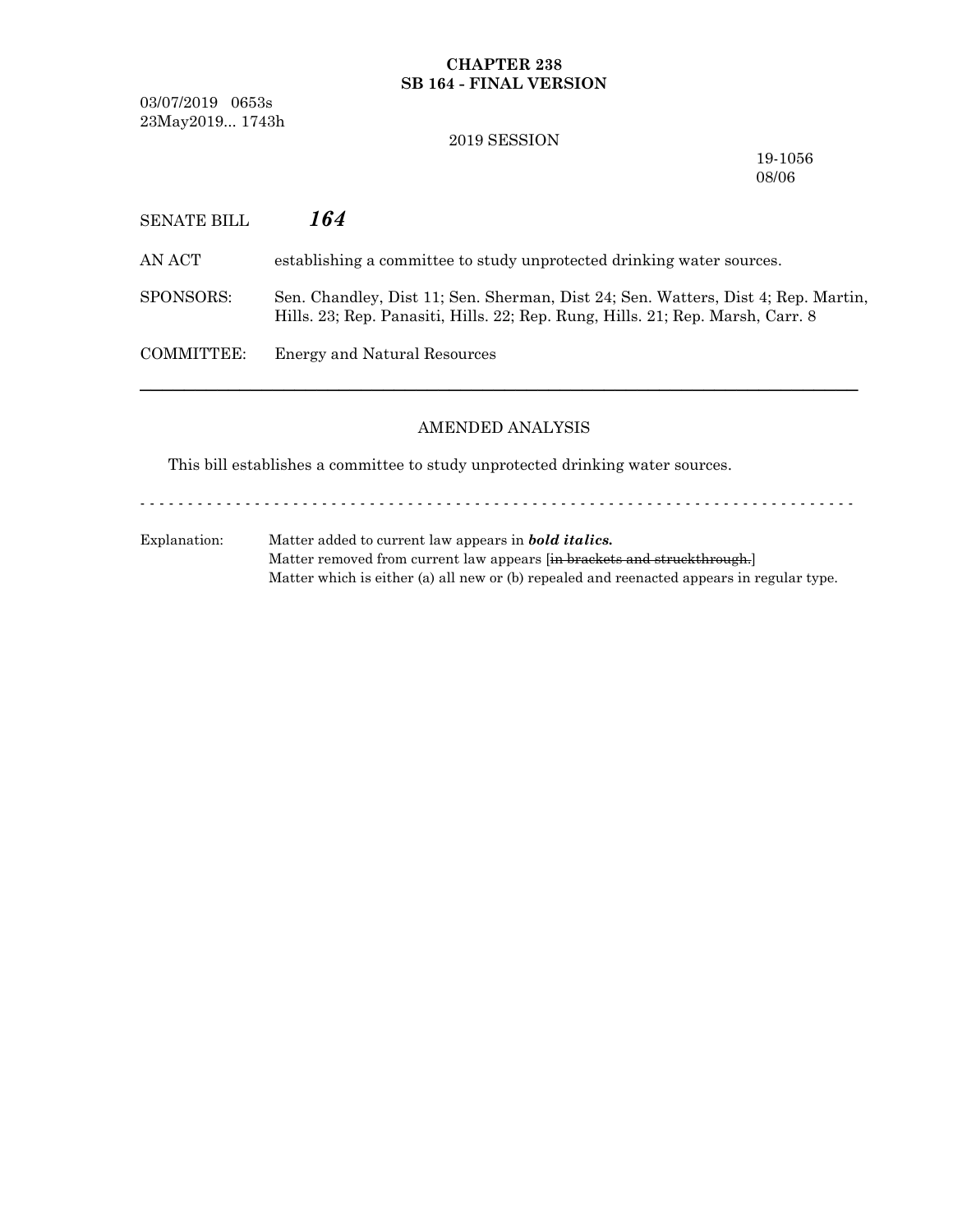### **CHAPTER 238 SB 164 - FINAL VERSION**

03/07/2019 0653s 23May2019... 1743h 19-1056

08/06

#### STATE OF NEW HAMPSHIRE

*In the Year of Our Lord Two Thousand Nineteen*

AN ACT establishing a committee to study unprotected drinking water sources.

*Be it Enacted by the Senate and House of Representatives in General Court convened:*

238:1 Committee Established. There is established a committee to study unprotected drinking water sources. 1 2

- 238:2 Membership and Compensation. 3
- 4 5

I. The members of the committee shall be as follows:

(a) One member of the senate, appointed by the president of the senate.

(b) Four members of the house of representatives, 2 appointed by the speaker of the house of representatives and 2 appointed by the house minority leader. 6 7

- II. Members of the committee shall receive mileage at the legislative rate when attending to the duties of the committee. 8 9
- III. The committee shall solicit advice and testimony from the following organizations, 10
- entities, and individuals and any other individual or organization with information relevant to the committee's study: 11 12
- 13

(a) The state treasurer.

#### (b) Representatives of the department of environmental services.

- (c) Representatives of a state or regional land trust. 15
- (d) Representatives of the New Hampshire Water Works Association. 16
- (e) Representatives of the New Hampshire Association of Conservation Commissions. 17
- (f) Members of the public who have business experience related to the creation and/or delivery of clean and safe drinking water. 18 19
- (g) Members of the public who represent citizens receiving their drinking water from private wells. 20 21
- 22

14

- (h) A municipal official from a municipality without a public drinking water system.
- (i) Any other stakeholders, nonprofit organizations, and other parties with an interest in the purpose of the water supply land protection grant program. 23 24
- 238:3 Duties. The committee shall: 25
- I. Study the ways in which drinking water resources are contaminated from any source. 26
- II. Work with the department of environmental services to determine and catalog all known unprotected high priority drinking water resources as outlined in the Drinking Water Land Protection Plan for New Hampshire Progress Report dated November 7, 2017. 27 28 29